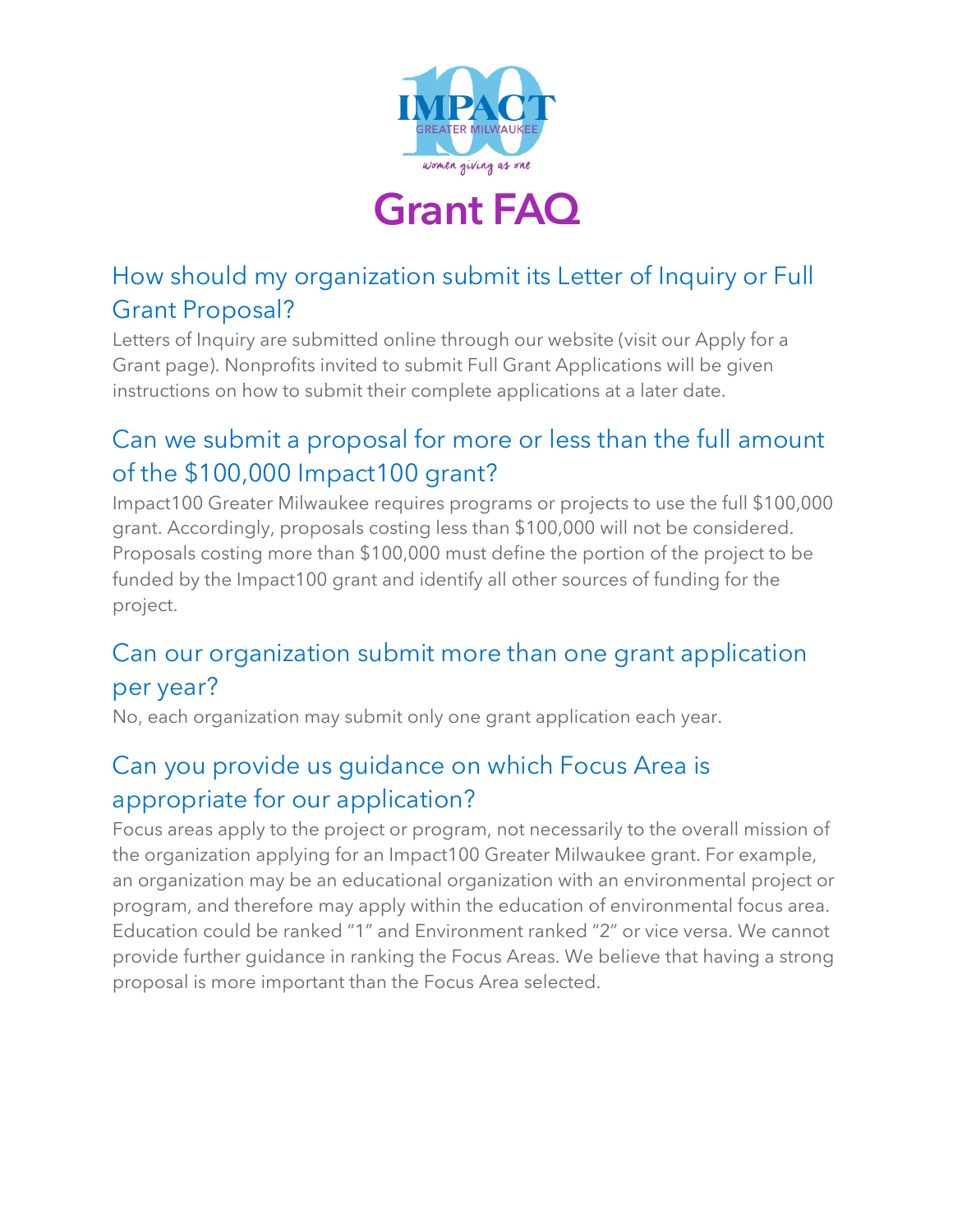

## Can we include additional materials with the Letter of Inquiry or Full Proposal such as brochures, newsletters or videos about our organization?

No, please send only information specifically requested.

## Do small nonprofits have a chance of becoming a finalist?

Yes. Selection is determined by the strength of the program or project, the impact of the grant on the community and the proposal's sustainability. The nonprofit must also meet all grant eligibility requirements.

## If we submit a proposal this year that is not funded, how soon can we submit another proposal?

You may apply again the following year.

## If we submit a proposal and are awarded the \$100,000 Impact Grant, how soon can we apply again?

A nonprofit awarded the \$100,000 Impact Grant must wait three full years before reapplying for another grant. A nonprofit awarded a merit grant, however, may apply the following year for the \$100,000 Impact Grant.

#### What are Merit Grants?

For every 100 members, Impact100 Greater Milwaukee will annually award one \$100,000 grant. Any residual funds will be awarded to the remaining finalists as unrestricted Merit Grants. There is not a set amount for these grants and there is no separate application process.

# How does Impact100 Greater Milwaukee pay out the grant money?

Prior to the release of grant funds, each recipient must complete an Impact100 Greater Milwaukee grant agreement. The agreement will include appropriate benchmarks and a schedule for both the drawdown of funds and report due dates.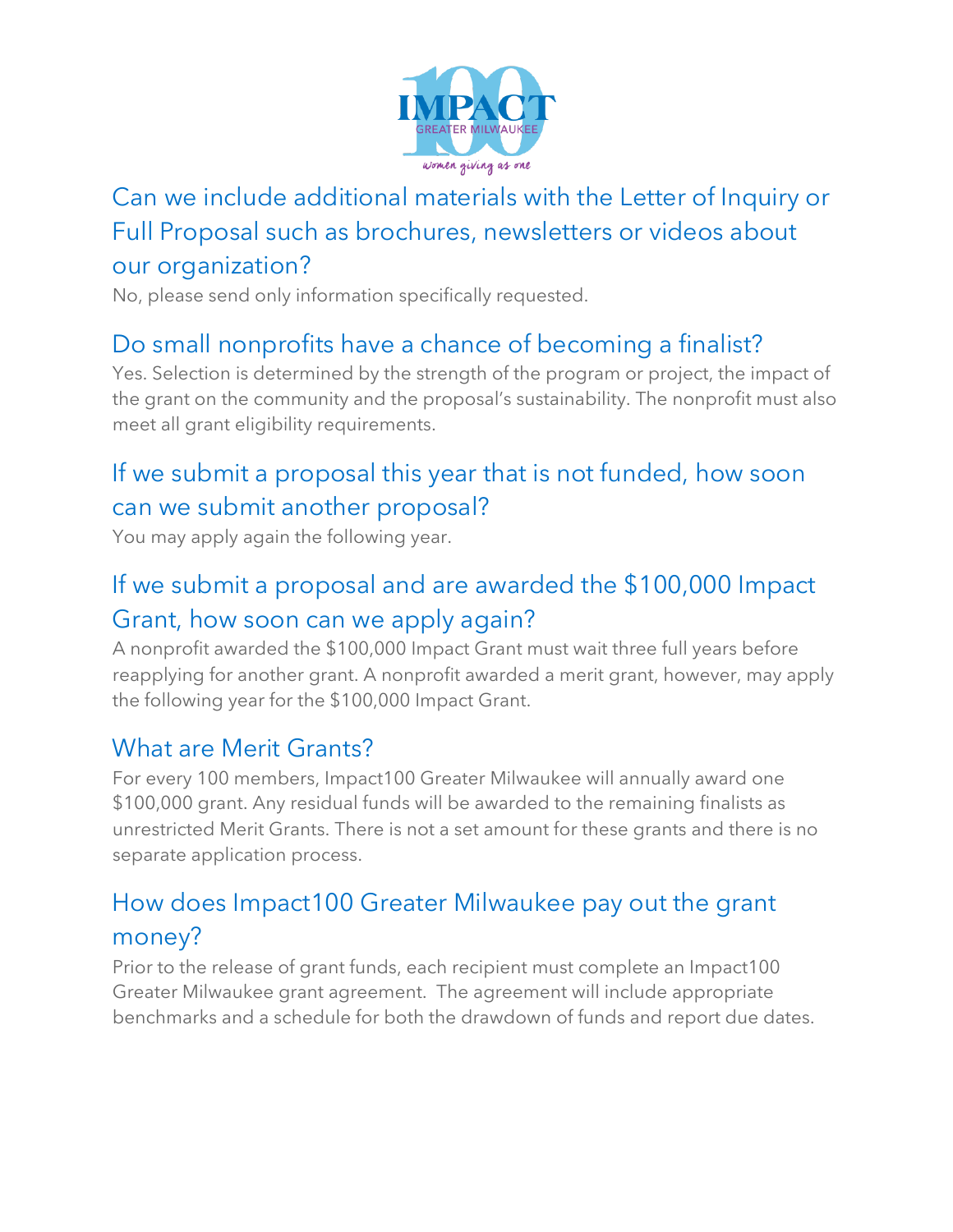

#### Is there a period of time in which the grant money must be spent?

The grant money must be expended within 24 months following award of the grant.

#### Whom may we contact to discuss our grant application?

If, after reviewing our website, you still have questions about Impact100 Greater Milwaukee's grant process, please email grants@impact100mke.org.

#### Will you consider a proposal from a group of organizations collaborating on a project or program?

Yes. However, one of the collaborating organizations must be the "lead organization", applying as if it were an individual organization on behalf of the collaboration. The lead organization must be willing to take on all of the potential rights, responsibilities, restrictions and liabilities of the grant, if received. Financials must be received from each nonprofit collaborator as well as signatures from the Executive Director and Chair of the Board of each collaborator.

A collaborative relationship is one between two or more nonprofit organizations that lowers costs and/or increases gains for those served by their programs. When two or more organizations collaborate, they align their missions and activities to achieve a common goal. A collaboration also meaningfully changes the way participating organizations do business for the long-term and requires Board involvement as a high-level, strategic activity.

The program description in the grant application must clearly explain the role of the collaborating organizations(s). The program budget must indicate the collaborating organization's compensation. A signed certification and a letter of collaboration summarizing each collaborator's role are required from the collaborating organization.